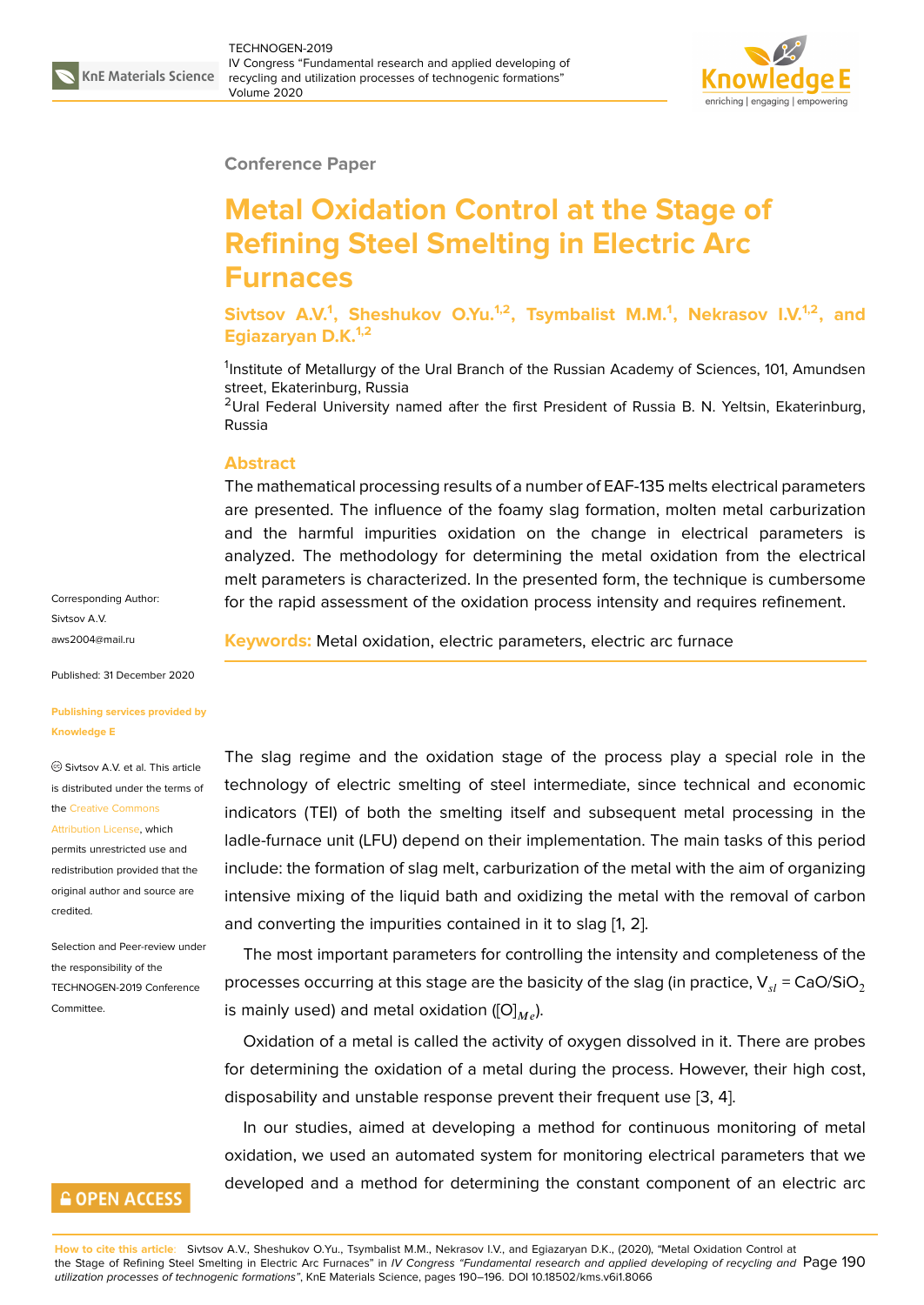[5, 6]. To assess the influence of the parameters and technological characteristics of the process on the constant component of the electric arc, studies of the electrical regime of electric arc furnace-135 (EAF-135) were carried out.

[Th](#page-6-0)is article presents the results of measurements of 24 meltings carried out during 24 hours. Measurements and recording of electrical parameters were carried out every 10 seconds. Data on the time and mass of loads of scrap, carbon and slag-forming materials, durations of various stages of smelting, the consumption of oxygen and natural gas, as well as the chemical composition of the metal and slag, and data on measurements of temperature and oxidation of the metal were obtained from the melting passports.

Metal refining with oxygen begins with the introduction of slag-forming and carbon materials immediately after the scrap melting. At this time, three processes occur almost simultaneously: the foamy slag formation, molten metal carburization for its subsequent mixing during oxidation ("bubbling") and the oxidation of harmful impurities contained in the melt by blowing it with oxygen. All these processes affect the constant component of the arc voltage (CCAV). Figure 1 shows a fragment of the characteristic of the change in the CCAV corresponding to the melt oxidation period. It also presents results of determining the oxidation of the melt using probes (characteristic [O]).



**Figure** 1: Changes in the CCAV during oxidative melting period. Designations; lin- linear approximation of the ascending and descending sections of the characteristic; О - metal oxidation

The characteristic has two sections: descending and ascending. The descending section corresponds to the processes of slag formation and melt carburization. The general tendency towards a decrease in the CCAV is due to the linear process of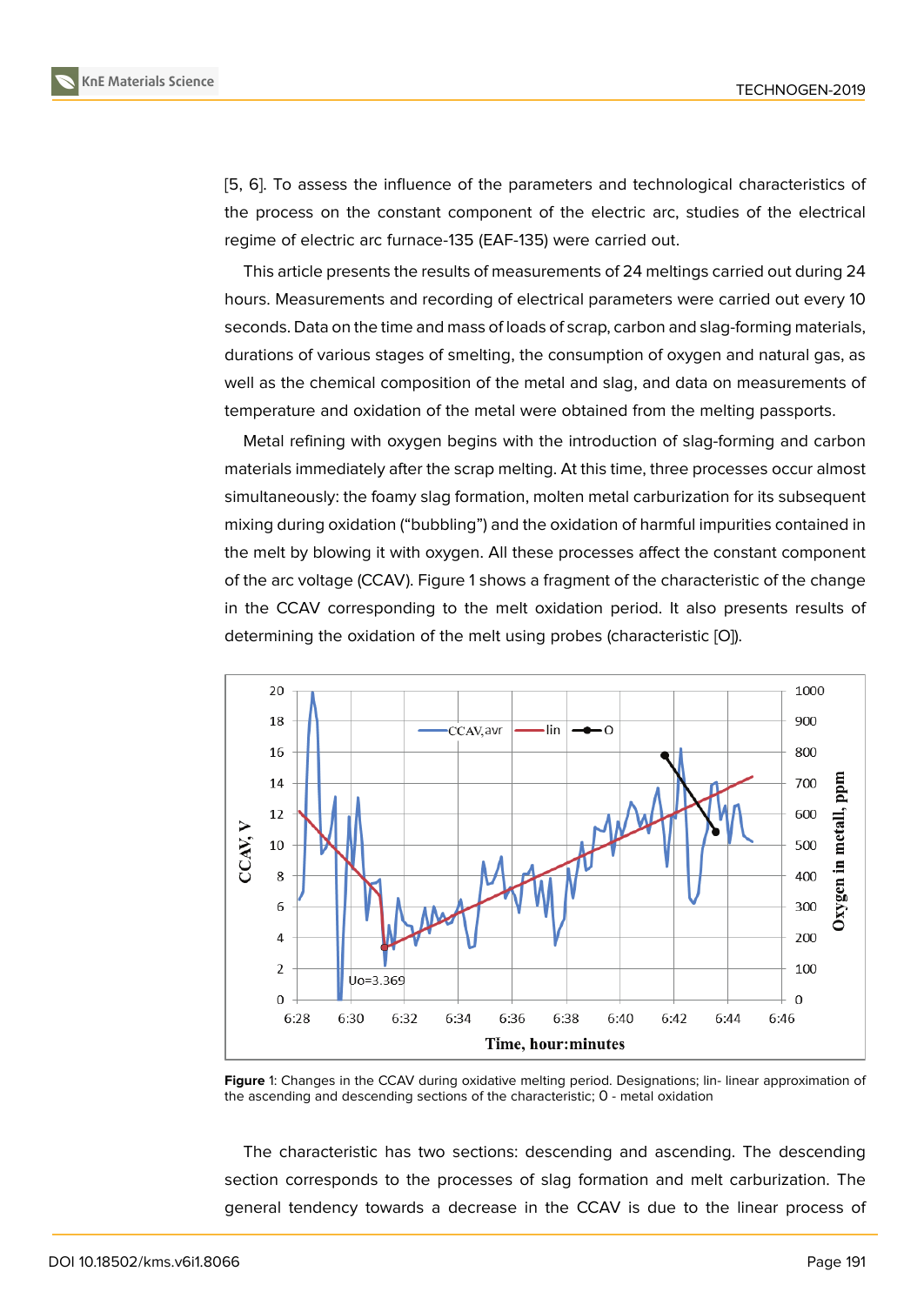carbon accumulation in the molten metal and the process of mutual dissolution of  $SiO<sub>2</sub>$ and CaO, which has an exponential character.

The ascending section corresponds to the process of dissolution of oxygen in the melt, i.e. the oxidative process itself. However, the application of this characteristic directly to control the oxidation of a metal is not entirely justified, since it also includes a change in the CCAV corresponding to the end of the process of oxidation of carbon dissolved in the melt. Therefore, correction of this characteristic is required due to separation of components from it that correspond to the accompanying processes.

Since the oxygen introduction to the furnace occurs at a constant speed  $q_{02}$ = 9000  $\textsf{m}^3\text{/h},$  it is possible to use the oxygen flow rate at a given point in time instead of time as an argument to this dependence τ

$$
G_{O_2}(\tau) = \int_0^{\tau} q_{O_2} dt
$$
 (1)

Figure 2 shows the CCAV dependence (U $_{0}^{\;\,sm}$ ) on the oxygen flow smoothed out using a moving average filter:

$$
U_0^{sm} = \frac{1}{2N+1} \sum_{i=-N}^{N} U_{0i},
$$
 (2)

where,  $U_{0i}$  – CCAV, N– half-width of the smoothing interval.

The parameters and characteristics determining methodology for all three processes that affect the CCAV changes consists of several stages. Note that the characteristics of melt carburization and stable slag foam formation are transient and can be described by a falling exponential time dependence of the type  $U(t)=A^*$ exp(- $\alpha/T$ ). In this case, the parameter τ has the meaning of a time constant for transient. That is, the CCAV change over time, due to the oxidation of the melt, can be represented as

$$
U_0^{sm}(t) = U_S(t) + U_C(t) + kG_{O_2}(t) + b
$$
\n(3)

where,  ${\sf U}_s$ (t) and  ${\sf U}_c$ (t) — transients of slag stabilization and melt decarburization,  ${\sf G}_{O2}$ (t) oxidation process.

To increase the accuracy of monitoring the metal oxidation, it is necessary to isolate a component that directly depends on the oxygen introduction to the furnace from the general characteristic  $\sf{U}_0$ (t). It is accepted in control theory that the transition process is completed after a time period three times greater than its time constant. Thus, if we choose the interval in the last quarter of the temporary implementation, it can be argued that by this moment the transition process caused by the slag stabilization process has already been completed.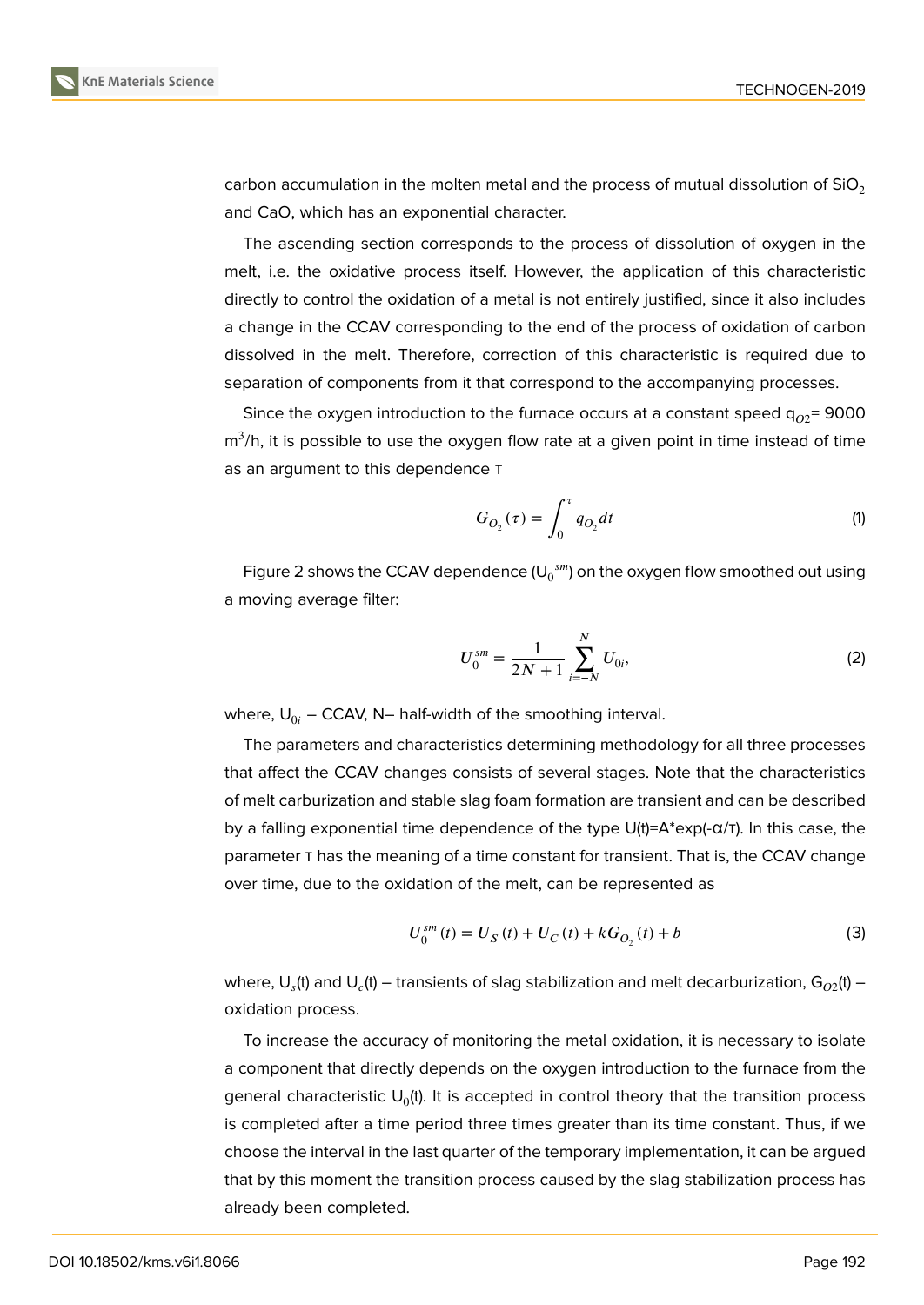



**Figure** 2: Determination of the oxidation metal characteristics. Designations:  $smU_0$  – smoothed CCAV; Lin - ascending section linear approximation; Exp - difference characteristic  $\mathsf{U}_E$  (4); exp2 – difference characteristic U<sub>S</sub> (5); lin2 - linear approximation of U<sub>E</sub> descending section, U<sub>0</sub>=f(G<sub>02</sub>) – corrected characteristic of the metal oxidation.

Assuming that the metal oxidation process is linear, we will approximate the initial characteristic in this section by a linear dependence $U_0 = k_1 G_{O_2} + b_1$ , subtract it from the initial implementation (i.e., over the entire time interval), and obtain

$$
U_E = U_0^{sm} - k_1 G_{O_2} - b_1 = U_S + U_C \tag{4}
$$

Then the  $\mathsf{U}_E$  characteristic is a reflection of the total process of slag stabilization and metal carburization. In the last quarter of the time interval, the slag stabilization process has already been completed, and the damped part of the exponent corresponding to the carburization process can be represented as a decreasing linear function. Then, having carried out a linear approximation of its last quarter  $k_2 G_{O_2}^{} + b_2^{}$  and subtracting it from the curve  $\mathsf{U}_E$ , we obtain an exponential function that describes the process of stabilization of slag:

$$
U_S = U_E - k_2 G_{O_2} - b^2 \tag{5}
$$

That is, we isolated from the general dependence the characteristics corresponding to the processes of slag stabilization and carburization of the melt. Further, it is easy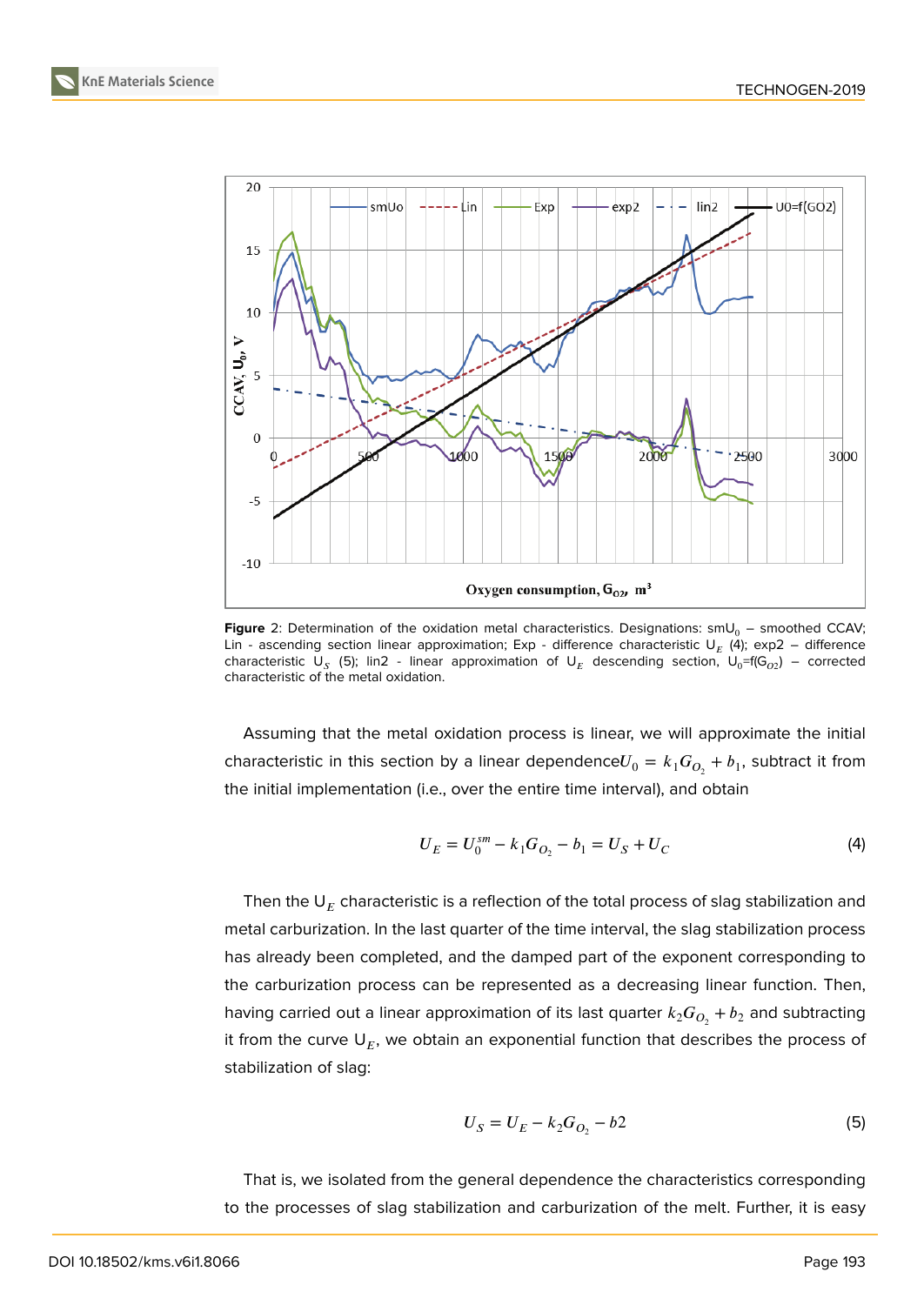to obtain, by forming the difference characteristic of two linear approximations, the adjusted CCAV dependence on the oxygen flow:

$$
\tilde{U}_0(t) = k_1 G_{O_2} + b_1 - k_2 G_{O_2} - b_2 = (k_1 - k_2) G_{O_2} + b_1 - b_2 = k_0 G_{O_2}(t) + b_0
$$
 (6)

Next, we need to go from the CCAV values to the metal oxidation values. We can find their dependence according to the regression equation (7) obtained by studying the technological and electrical parameters of ASF-135 based on 260 smelt results. A graph of this dependence with a change in basicity in the range from 1.8 to 2.0 is shown in Figure 3.



$$
[O]_{Me} = KU_0 + C \tag{7}
$$

**Figure** 3: Connection of metal oxidation with CCAV

Table 1 presents parameters of the regression equation, obtained for various intervals of slag basicity variation. It is easy to see that the proportionality coefficients K practically do not differ, small differences are observed for the free term C.

| <b>Basicity</b> | K     | C     |
|-----------------|-------|-------|
| $1,6-1,8$       | 51,57 | 216,3 |
| $1,8-2,0$       | 51,12 | 190,5 |
| $2,0-2,2$       | 51,11 | 211,4 |
| $2, 2 - 2, 4$   | 51,11 | 199,7 |
| $2,4-2,6$       | 51,91 | 235,7 |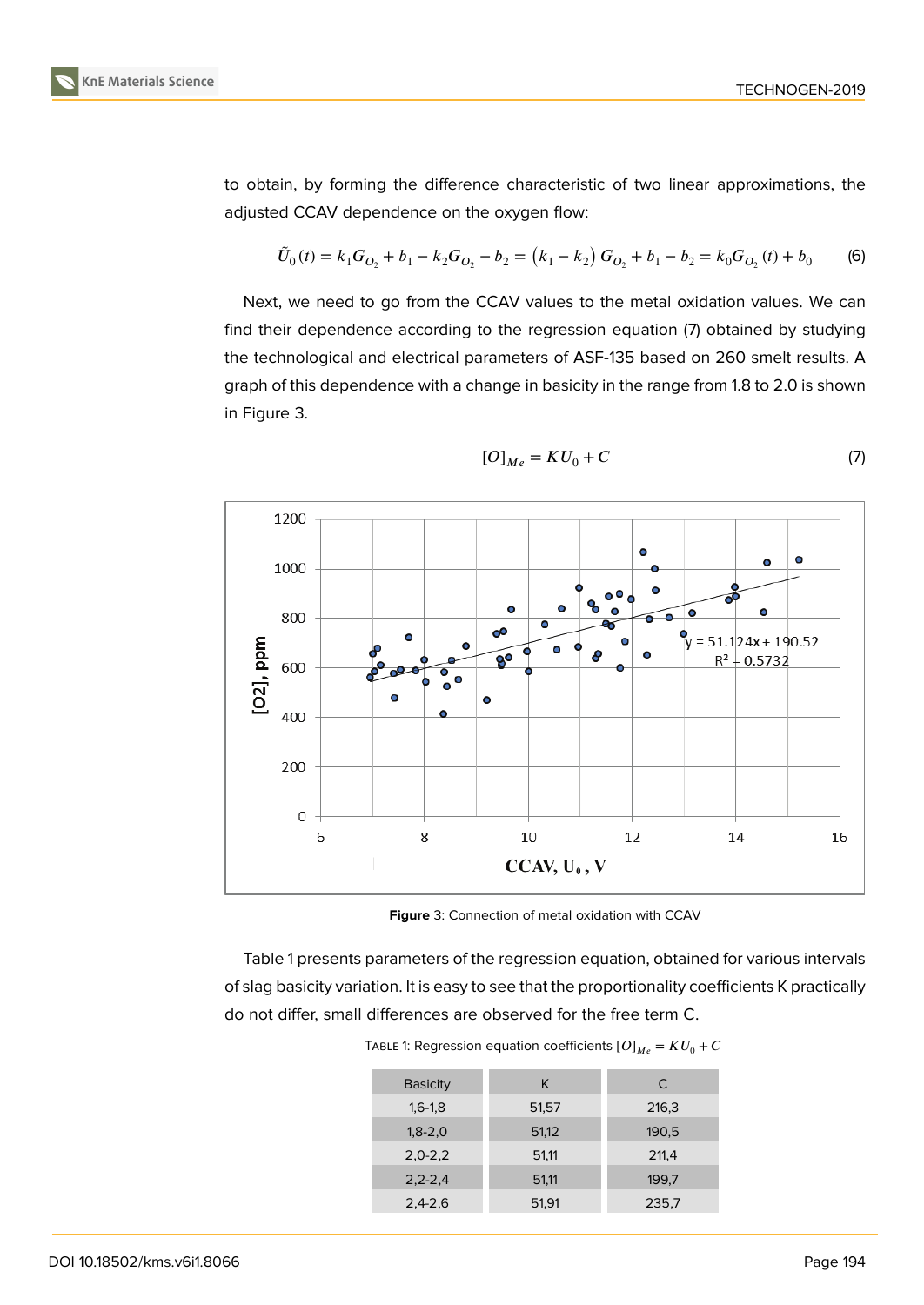

The presented methodology, due to the complexity of the procedure and the "blurriness" of the criterion for selecting sections for linear approximation, significantly complicates its software implementation and requires significant computational costs. Therefore, for practical purposes, one should consider the possibility of determining oxidation only by the equation for the final section of the initial characteristic.

To use the initial characteristic of the PS of the arc voltage as a criterion for changing the metal oxidation, additional information is required on the parameters whose values are determined only by the results of melting; therefore, this technique is suitable only for an approximate estimate of the intensity of the oxidation process. For the operational control of this parameter, mathematical processing of the initial characteristic by the above method is necessary, and additional studies of the influence of the main technological factors on it are required. In particular, it is necessary to monitor and record all changes made to the implementation of the oxygen blast regime, and timely registration of all changes in the charge mode of the charge materials. It should also be noted that the results of the technique are suitable only for the specific processes and units on which it was implemented, which, however, is not a critical problem in the modern development of computer technology and methods for automated control of process parameters.

# **Funding**

The work was carried out according to the state assignment for IMET UB RAS

## **References**

- [1] Dyudkin, D. A. and Kisilenko, V. V. (2007). *Modern Steel Production Technology*. Moscow: Heat engineer.
- [2] Dyudkin, D. A., *et al*. (2003.) *Steel Production on a Ladle-Furnace Unit*. Donetsk: LLC "South-East, Ltd.".
- <span id="page-5-0"></span>[3] Rigin, V. E., Sidorov, V. V. and Burtsev, V. T. (2012). The Study of Oxygen Activity in Nickel Melts Containing Rhenium During Vacuum Induction Melting. *Electrometallurgy*, issue 11, pp. 21–26.
- <span id="page-5-1"></span>[4] Luzgin, V. P., *et al*. (1989). *Oxygen Probes in Steelmaking*. Moscow: Metallurgy.
- [5] Sivtsov A. V., *et al*. (2013). RF Patent No. RU 2485185. Method for Controlling the Oxidation of Slag and Metal in the Smelting of Iron-Based Alloys in AC Electric Arc Furnaces. Published 06/20/2013, Bulletin Number 17.